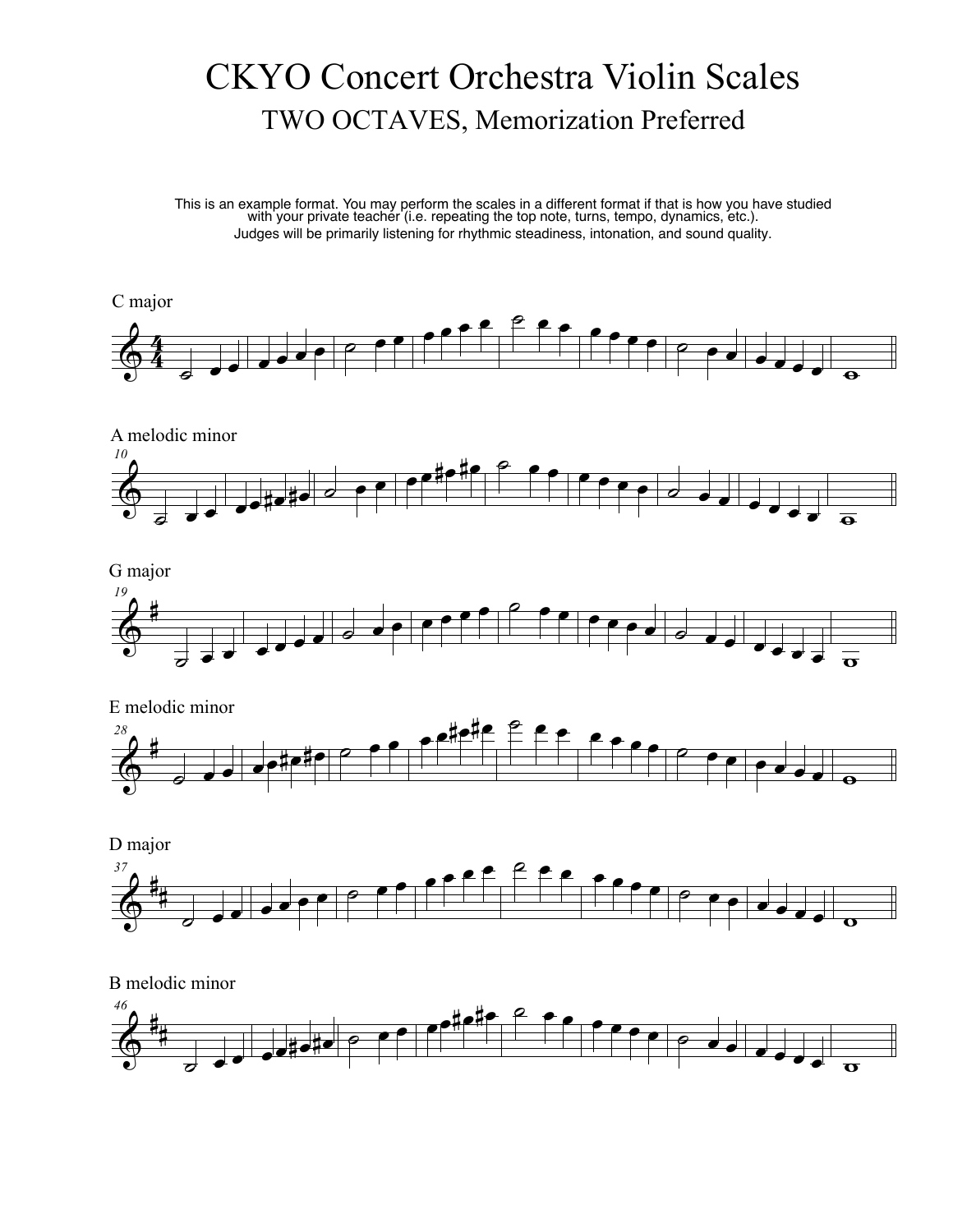



F# melodic minor



F major











 $\overline{\Phi^{\flat}}$ b b *118*  $\frac{1}{\sqrt{1-\frac{1}{2}}\cdot \frac{1}{2}}$  e e  $\frac{e^{\frac{1}{2}}e^{\frac{1}{2}}e^{\frac{1}{2}}e^{\frac{1}{2}}e^{\frac{1}{2}}e^{\frac{1}{2}}e^{\frac{1}{2}}e^{\frac{1}{2}}e^{\frac{1}{2}}e^{\frac{1}{2}}e^{\frac{1}{2}}e^{\frac{1}{2}}e^{\frac{1}{2}}e^{\frac{1}{2}}e^{\frac{1}{2}}e^{\frac{1}{2}}e^{\frac{1}{2}}e^{\frac{1}{2}}e^{\frac{1}{2}}e^{\frac{1}{2}}e^{\frac{$ C melodic minor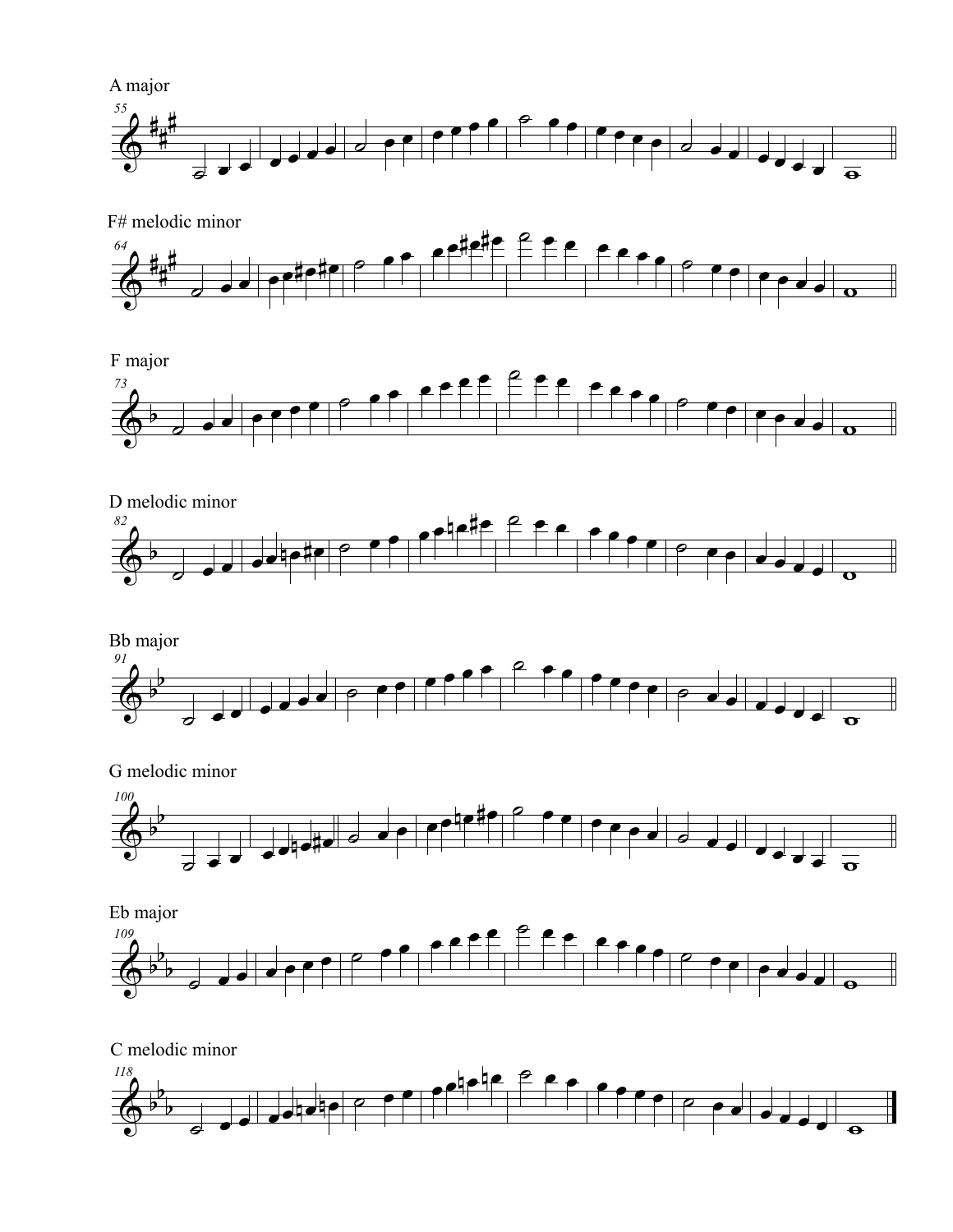# CKYO Concert Orchestra Viola Scales TWO OCTAVES, Memorization Preferred

This is an example format. You may perform the scales in a different format if that is how you have studied with your private teacher (i.e. repeating the top note, turns, tempo, dynamics, etc.). Judges will be primarily listening for rhythmic steadiness, intonation, and sound quality.

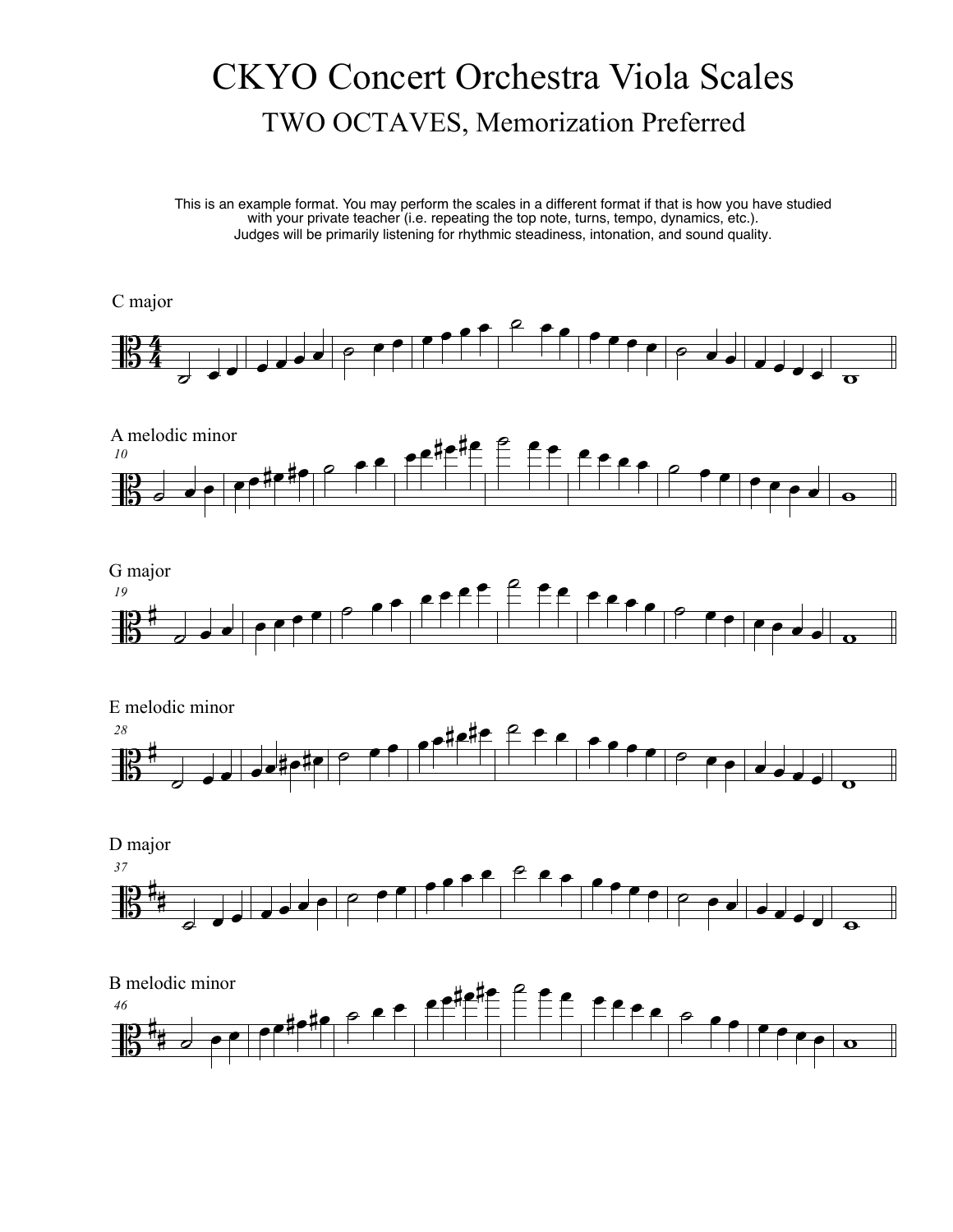















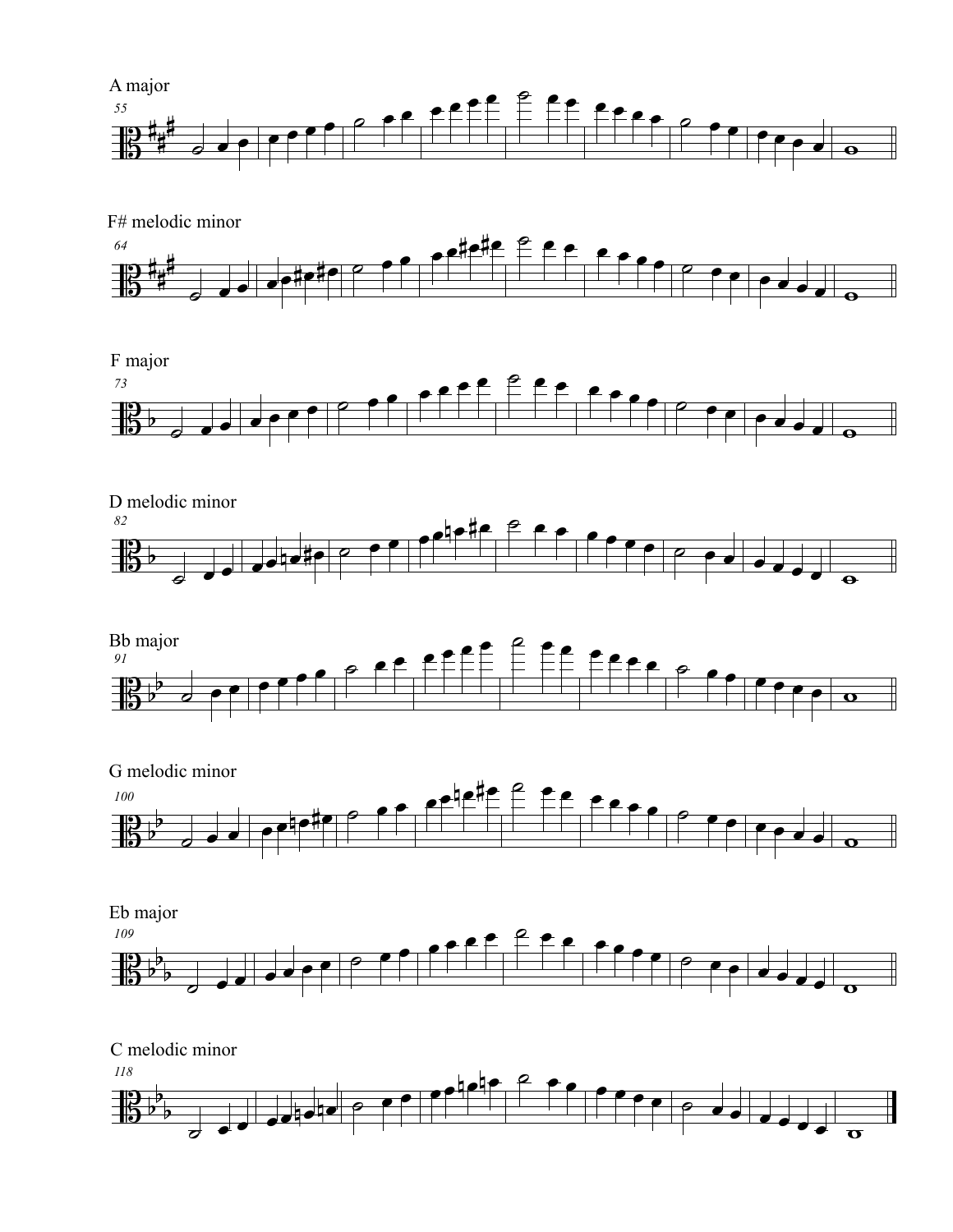## CKYO Concert Orchestra Cello Scales Two Octaves; Memorization Preferred

This is an example format. You may perform the scales in a different format if that is how you have studied with your private teacher (i.e. repeating the top note, turns, tempo, dynamics, etc.). Judges will be primarily listening for rhythmic steadiness, intonation, and sound quality.

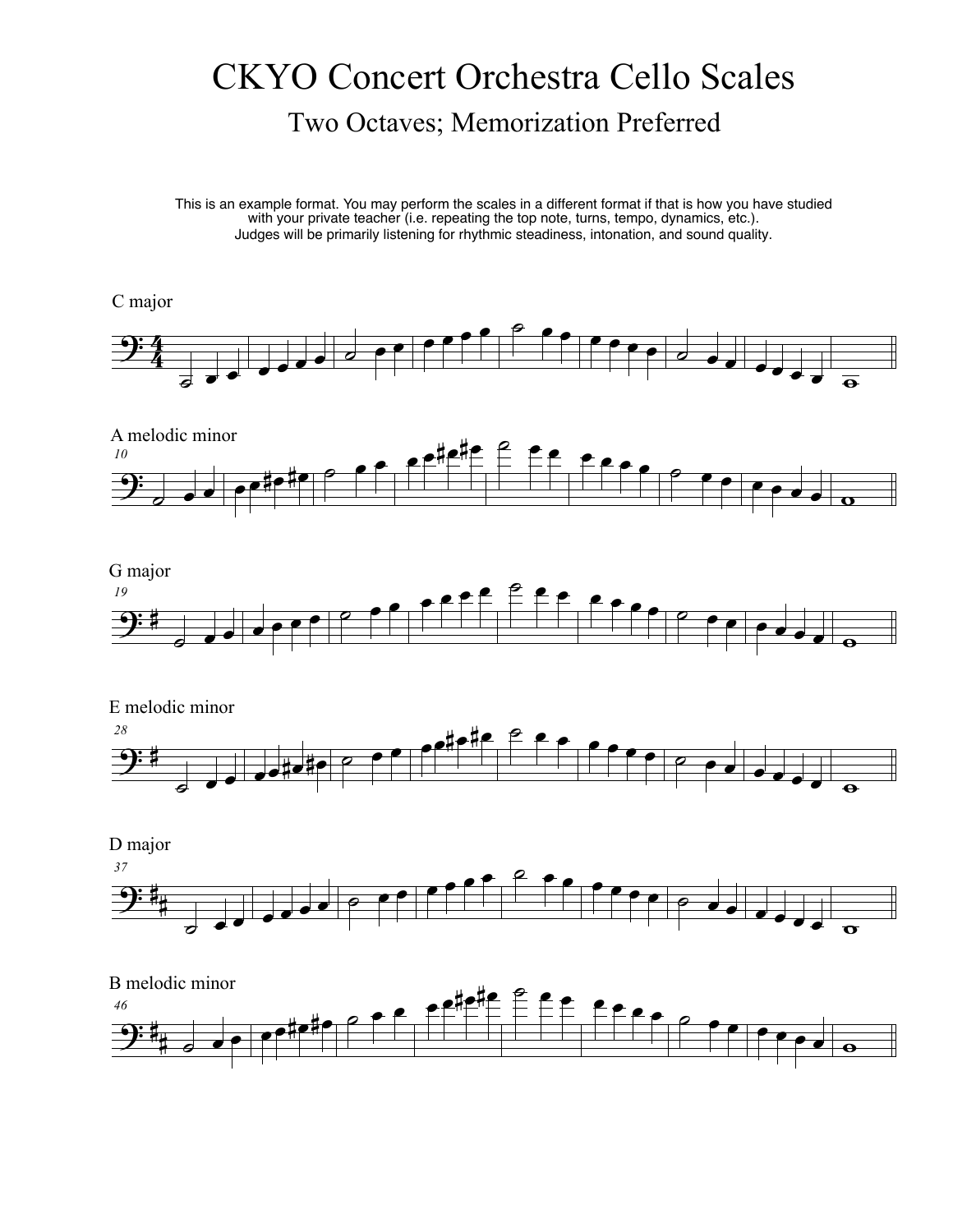



#### F major













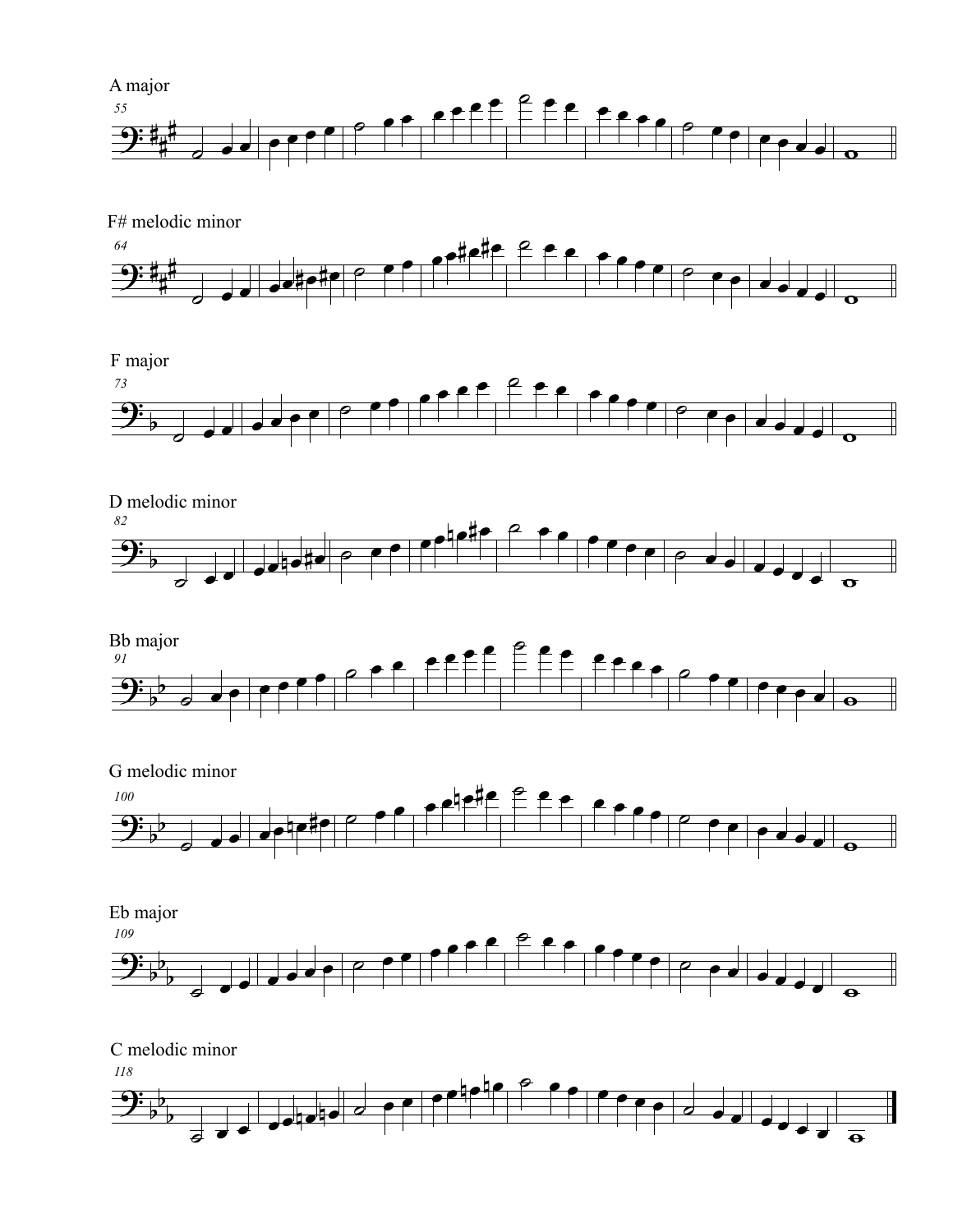## CKYO Concert Orchestra Bass Scales Memorization Preferred

This is an example format. You may perform the scales in a different format if that is how you have studied with your private teacher (i.e. repeating the top note, turns, tempo, dynamics, etc.). Judges will be primarily listening for rhythmic steadiness, intonation, and sound quality.